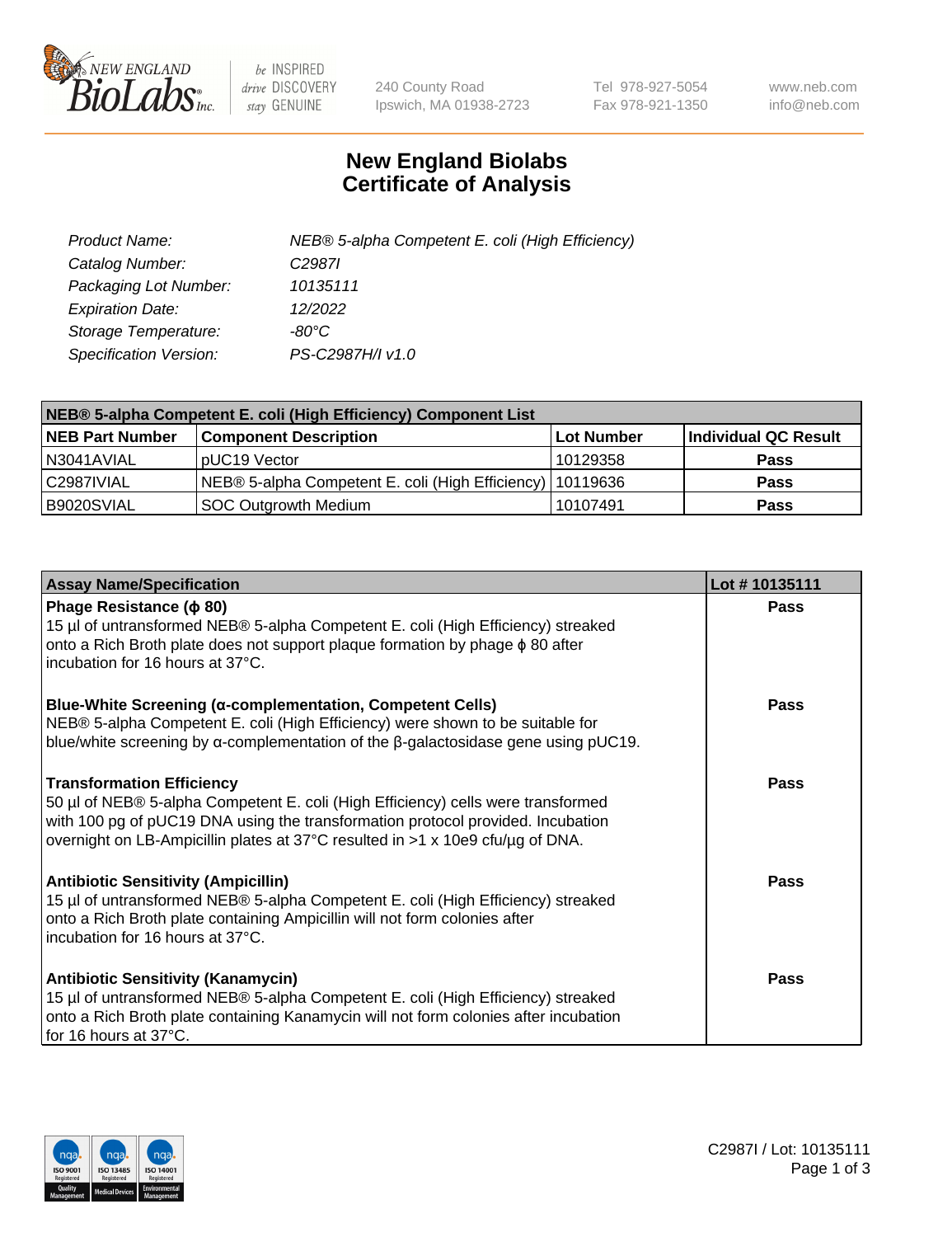

be INSPIRED drive DISCOVERY stay GENUINE

240 County Road Ipswich, MA 01938-2723 Tel 978-927-5054 Fax 978-921-1350

www.neb.com info@neb.com

| <b>Assay Name/Specification</b>                                                                                                                                                                                                                            | Lot #10135111 |
|------------------------------------------------------------------------------------------------------------------------------------------------------------------------------------------------------------------------------------------------------------|---------------|
| <b>Antibiotic Sensitivity (Chloramphenicol)</b><br>15 µl of untransformed NEB® 5-alpha Competent E. coli (High Efficiency) streaked<br>onto a Rich Broth plate containing Chloramphenicol will not form colonies after<br>incubation for 16 hours at 37°C. | Pass          |
| <b>Antibiotic Sensitivity (Chloramphenicol)</b><br>15 µl of untransformed NEB® 5-alpha Competent E. coli (High Efficiency) streaked<br>onto a Rich Broth plate containing Chloramphenicol will not form colonies after<br>incubation for 16 hours at 37°C. | Pass          |
| <b>Antibiotic Sensitivity (Streptomycin)</b><br>15 µl of untransformed NEB® 5-alpha Competent E. coli (High Efficiency) streaked<br>onto a Rich Broth plate containing Streptomycin will not form colonies after<br>incubation for 16 hours at 37°C.       | Pass          |
| <b>Antibiotic Sensitivity (Spectinomycin)</b><br>15 µl of untransformed NEB® 5-alpha Competent E. coli (High Efficiency) streaked<br>onto a Rich Broth plate containing Spectinomycin will not form colonies after<br>incubation for 16 hours at 37°C.     | Pass          |
| <b>Antibiotic Sensitivity (Nitrofurantoin)</b><br>15 µl of untransformed NEB® 5-alpha Competent E. coli (High Efficiency) streaked<br>onto a Rich Broth plate containing Nitrofurantoin will not form colonies after<br>incubation for 16 hours at 37°C.   | Pass          |
| <b>Antibiotic Sensitivity (Tetracycline)</b><br>15 µl of untransformed NEB® 5-alpha Competent E. coli (High Efficiency) streaked<br>onto a Rich Broth plate containing Tetracycline will not form colonies after<br>incubation for 16 hours at 37°C.       | Pass          |

This product has been tested and shown to be in compliance with all specifications.

One or more products referenced in this document may be covered by a 3rd-party trademark. Please visit <www.neb.com/trademarks>for additional information.